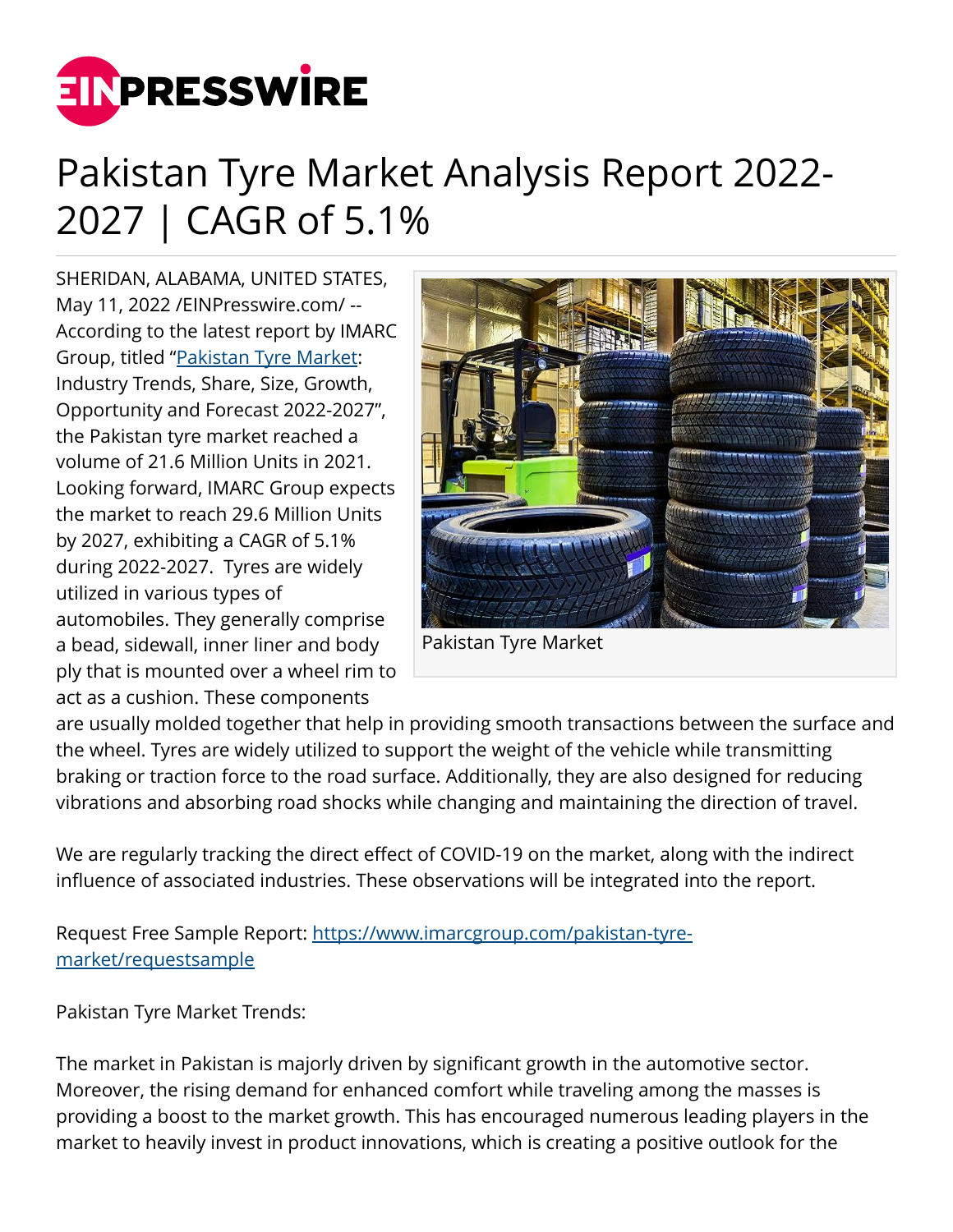market. Apart from this, the increasing population and the inflating disposable income levels of individuals across the country have led to a considerable rise in the sales of personal vehicles, which is providing an impetus to the market growth. The market is further driven by continual technological advancements and the widespread integration of advanced techniques with the manufacturing process. Other factors, including rapid urbanization, continuous improvements in the construction and agriculture infrastructure and extensive research and development (R&D) activities conducted by key players to introduce improved product variants, are further projected to drive the market growth across Pakistan.

Pakistan Tyre Market 2022-2027 Analysis and Segmentation:

Competitive Landscape with Key players:

The competitive landscape of the market has been studied in the report with the detailed profiles of the key players operating in the market. • General Tyre and Rubber Co. Ltd. • Panther Tyres Limited

- • Diamond Tyres Limited
- • Service Industries Limited
- • Ghauri Tyre and Tube Pvt. Limited

Breakup by Vehicle Type:

• Two-Wheeler and Three-Wheeler • Passenger Cars and Light Truck • Heavy Commercial and OTR

Breakup by OEM and Replacement Segment:

• OEM • Replacement

Breakup by Domestic Production and Imports:

• Domestic Production

Breakup by Legitimate and Grey Market:

• Legitimate • Grey

Breakup by Radial and Bias Tyres: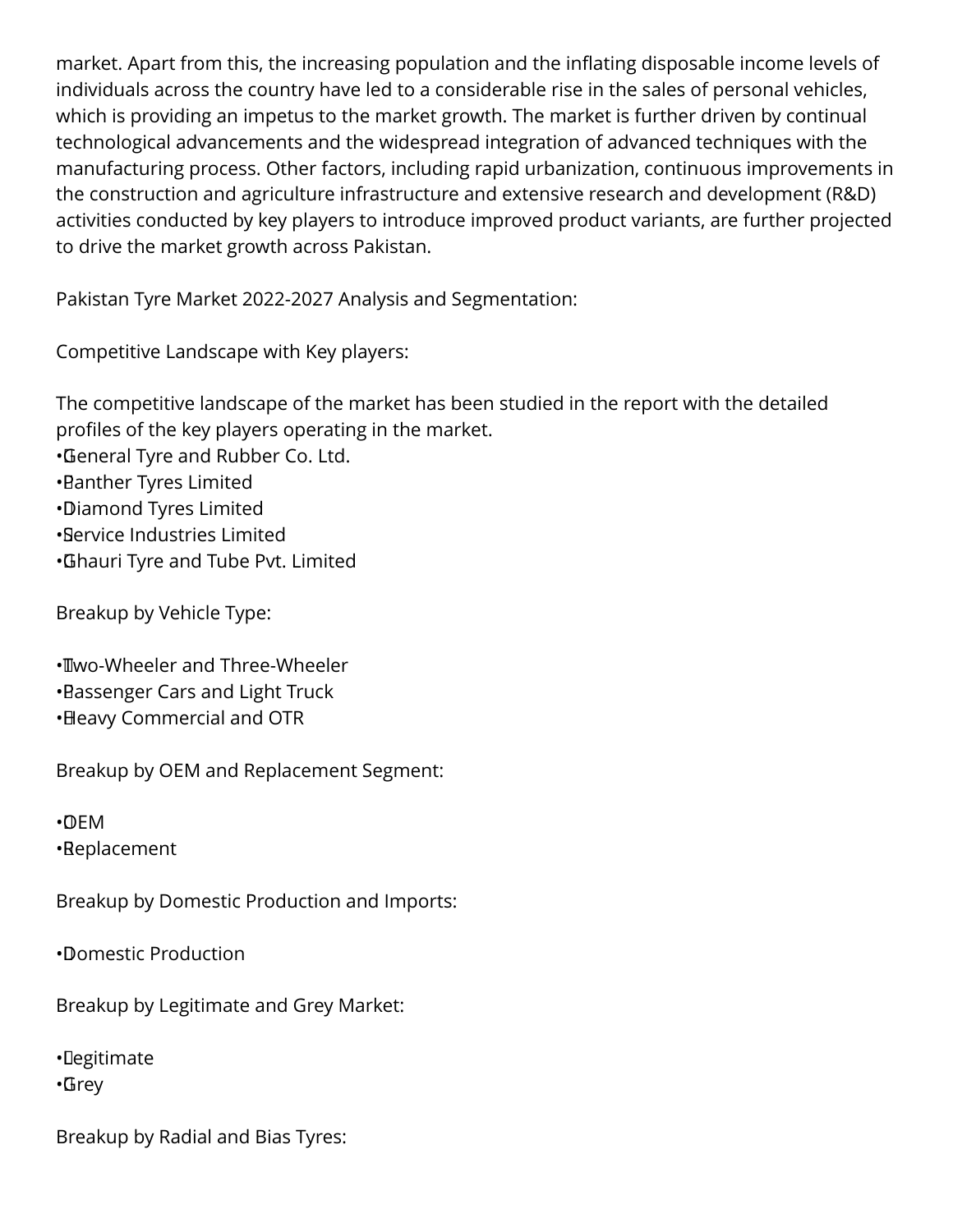• Bias • Radial

Breakup by Tube and Tubeless Tyres:

• Tube Tyres • Tubeless Tyres

Breakup by Regions:

• Punjab • Sindh • Khyber Pakhtunkhwa • Balochistan

Ask Analyst for Instant Discount and Download Full Report with TOC & List of Figure: <https://www.imarcgroup.com/pakistan-tyre-market>

Key highlights of the Report:

• Market Performance (2016-2021)

- • Market Outlook (2022-2027)
- **Borter's Five Forces Analysis**
- • Market Drivers and Success Factors
- •**SWOT Analysis**
- • Value Chain
- • Comprehensive Mapping of the Competitive Landscape

Note: If you need specific information that is not currently within the scope of the report, we can provide it to you as a part of the customization.we can provide it to you as a part of the customization.

Other Reports of IMARC Group:

• Indoor Farming Market: <https://www.imarcgroup.com/indoor-farming-market> • Neurodegenerative Disease Treatment Market: <https://www.imarcgroup.com/neurodegenerative-disease-treatment-market> • Automotive Fuel Tank Market: <https://www.imarcgroup.com/automotive-fuel-tank-market> ·Nanofibers Market: <https://www.imarcgroup.com/nanofibers-market> • Tobacco Packaging Market: <https://www.imarcgroup.com/tobacco-packaging-market> •Battery Recycling Market: <https://www.imarcgroup.com/battery-recycling-market> • Set-Top Box Market: <https://www.imarcgroup.com/set-top-box-market> • Tea Polyphenols Market: <https://www.imarcgroup.com/tea-polyphenols-market>